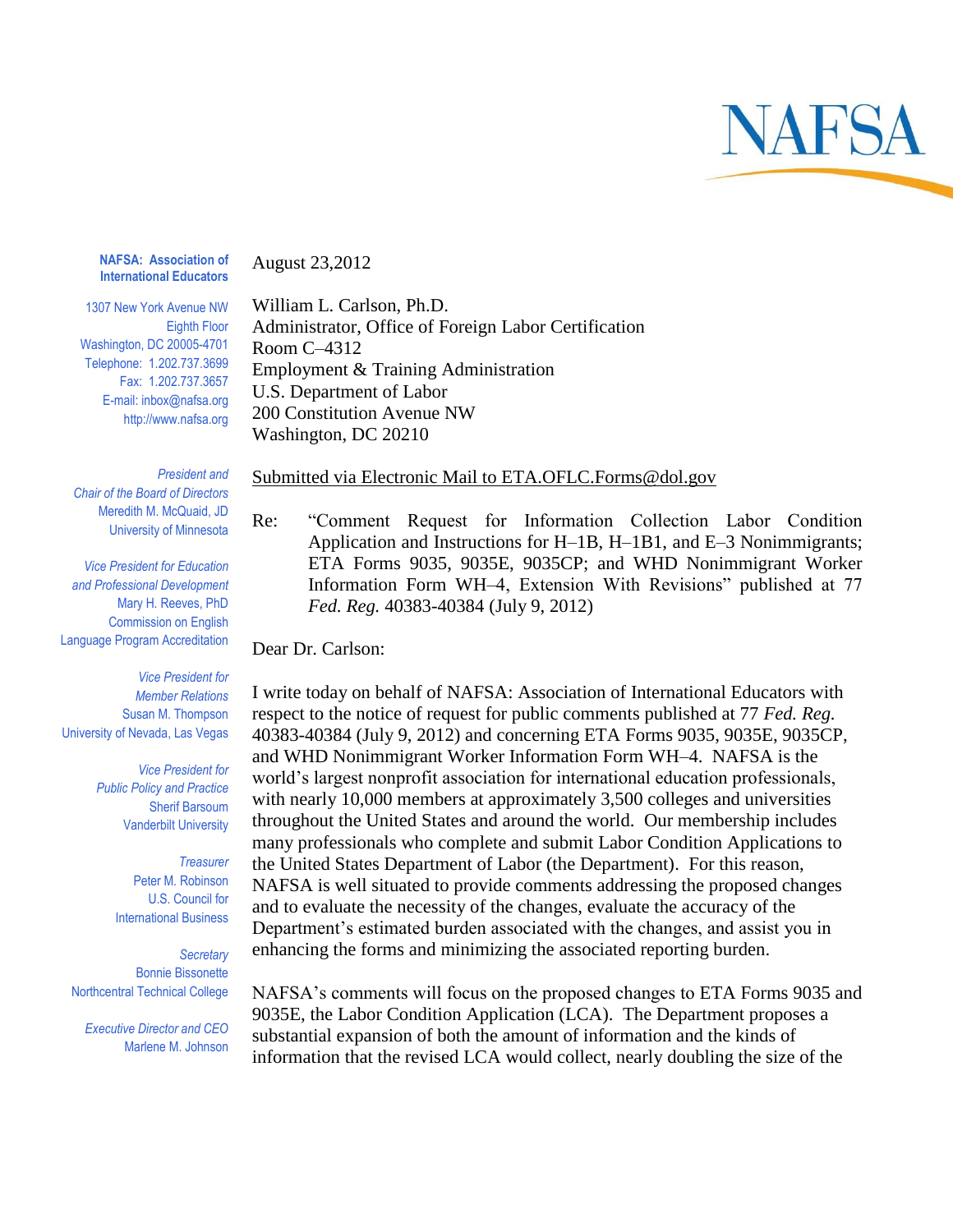William Carlson August 23, 2012 Page 2

form to nine pages and adding more than 50 new information fields. The Department has not offered a clear justification for the proposed changes, there is no regulatory basis for them, and the Department seems to have exceeded both its stated goal in proposing the changes and its regulatory role in processing LCAs.

While we respect the fact that "the Secretary uses the collected information to determine if employers are meeting their statutory obligations and regulatory obligations," the Department offers no explanation of how the proposed changes to the forms will aid the Secretary in doing so. The Department states in the notice that, based on recommendations from the Government Accountability Office, the Department's Office of Inspector General, and "sister agencies," the Department seeks to revise the forms "in order to enhance its integrity review for obvious errors, omissions and inaccuracies under 20 CFR 655.730(b)." The notice provides no description of the recommendations, though, and no explanation of how the proposed changes would accomplish the stated goal. Throughout its supporting statement to the Office of Management and Budget the Department offers only vague and overly general justifications for the proposed changes, such as "to cure operational issues that are better served by this frequency and level of data collection" or "needed for statistical purposes." Since it has failed to state precisely the reasons for the changes, to demonstrate that they are necessary for the proper performance of the agency's functions and have practical utility, and to explain the way the information is to be used, the Department has failed to meet its obligations under sections  $3506(c)(1)(B)(iii)(I)$ ,  $3506(c)(1)(B)(iii)(II)$ , and  $3506(c)(3)(A)$  of the Paperwork Reduction Act of 1995. Until it meets its obligations, the Department should not revise the LCA.

The Department adds two new questions in section G of the proposed LCA that are either extraneous or inaccurate and should be eliminated. We recognize that the four "labor condition statements" listed in section G closely parallel the four attestations described in the Department's regulations at 20 CFR 655.730(d). Therefore item G.1 requiring the employer to attest that it has read and agrees to these statements is appropriate. There is, however, no regulatory basis for item G.2, "has the employer looked at its workforce to determine . . . whether there are similarly employed U.S. workers in its workforce", or item G.3 "the approximate number of U.S. workers similarly employed by the employer." An employer may establish that it meets its regulatory obligations with regard to U.S. workers at 20 CFR §655.730(d) (1) and (d) without completing a review of the citizenship or residency of workers or counting the U. S. workers. For example, if all employees are offered the same benefits, then the employer can attest that H-1B workers and U.S. workers are offered benefits on the same basis. If all employees are afforded the same working conditions, then the employer can attest to the fact that it affords similarly employed H-1B workers and U. S. workers working conditions on the same basis and in accordance with the same criteria and that there is no adverse effect upon the working conditions of the U.S. workers. Items G.2 and G.3 are extraneous, then, since an employer can answer "no" to item G.2 and provide no answer to item G.3 and still have met its regulatory obligations and make the required attestations. These items are inaccurate if they are intended by the Department to ensure that employers understand the obligations and the attestations, a fact that employers affirm at item G.1.